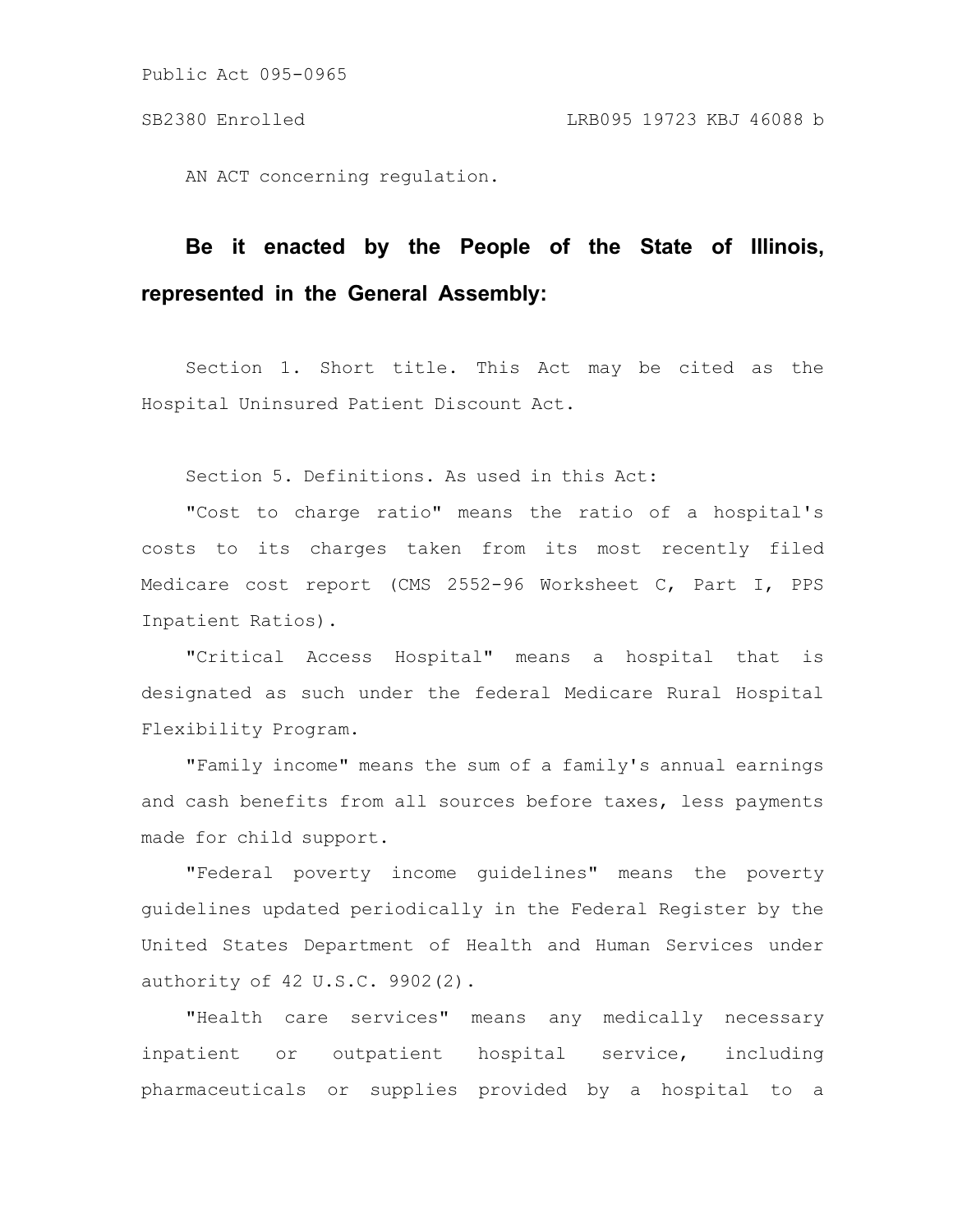patient.

"Hospital" means any facility or institution required to be licensed pursuant to the Hospital Licensing Act or operated under the University of Illinois Hospital Act.

"Illinois resident" means a person who lives in Illinois and who intends to remain living in Illinois indefinitely. Relocation to Illinois for the sole purpose of receiving health care benefits does not satisfy the residency requirement under this Act.

"Medically necessary" means any inpatient or outpatient hospital service, including pharmaceuticals or supplies provided by a hospital to a patient, covered under Title XVIII of the federal Social Security Act for beneficiaries with the same clinical presentation as the uninsured patient. A "medically necessary" service does not include any of the following:

(1) Non-medical services such as social and vocational services.

(2) Elective cosmetic surgery, but not plastic surgery designed to correct disfigurement caused by injury, illness, or congenital defect or deformity.

"Rural hospital" means a hospital that is located outside a metropolitan statistical area.

"Uninsured discount" means a hospital's charges multiplied by the uninsured discount factor.

"Uninsured discount factor" means 1.0 less the product of a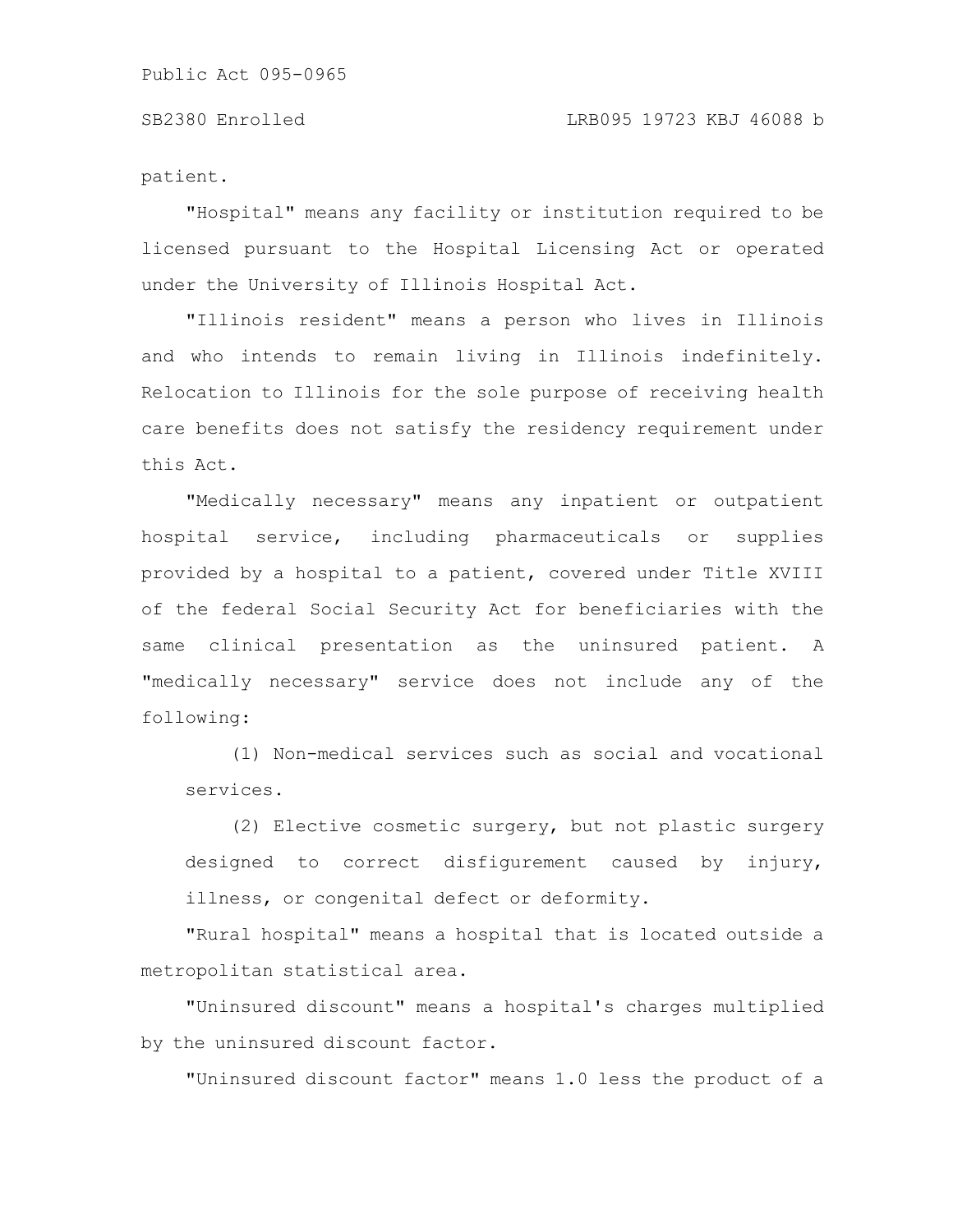hospital's cost to charge ratio multiplied by 1.35.

"Uninsured patient" means an Illinois resident who is a patient of a hospital and is not covered under a policy of health insurance and is not a beneficiary under a public or private health insurance, health benefit, or other health coverage program, including high deductible health insurance plans, workers' compensation, accident liability insurance, or other third party liability.

Section 10. Uninsured patient discounts.

(a) Eligibility.

(1) A hospital, other than a rural hospital or Critical Access Hospital, shall provide a discount from its charges to any uninsured patient who applies for a discount and has family income of not more than 600% of the federal poverty income guidelines for all medically necessary health care services exceeding \$300 in any one inpatient admission or outpatient encounter.

(2) A rural hospital or Critical Access Hospital shall provide a discount from its charges to any uninsured patient who applies for a discount and has annual family income of not more than 300% of the federal poverty income guidelines for all medically necessary health care services exceeding \$300 in any one inpatient admission or outpatient encounter.

(b) Discount. For all health care services exceeding \$300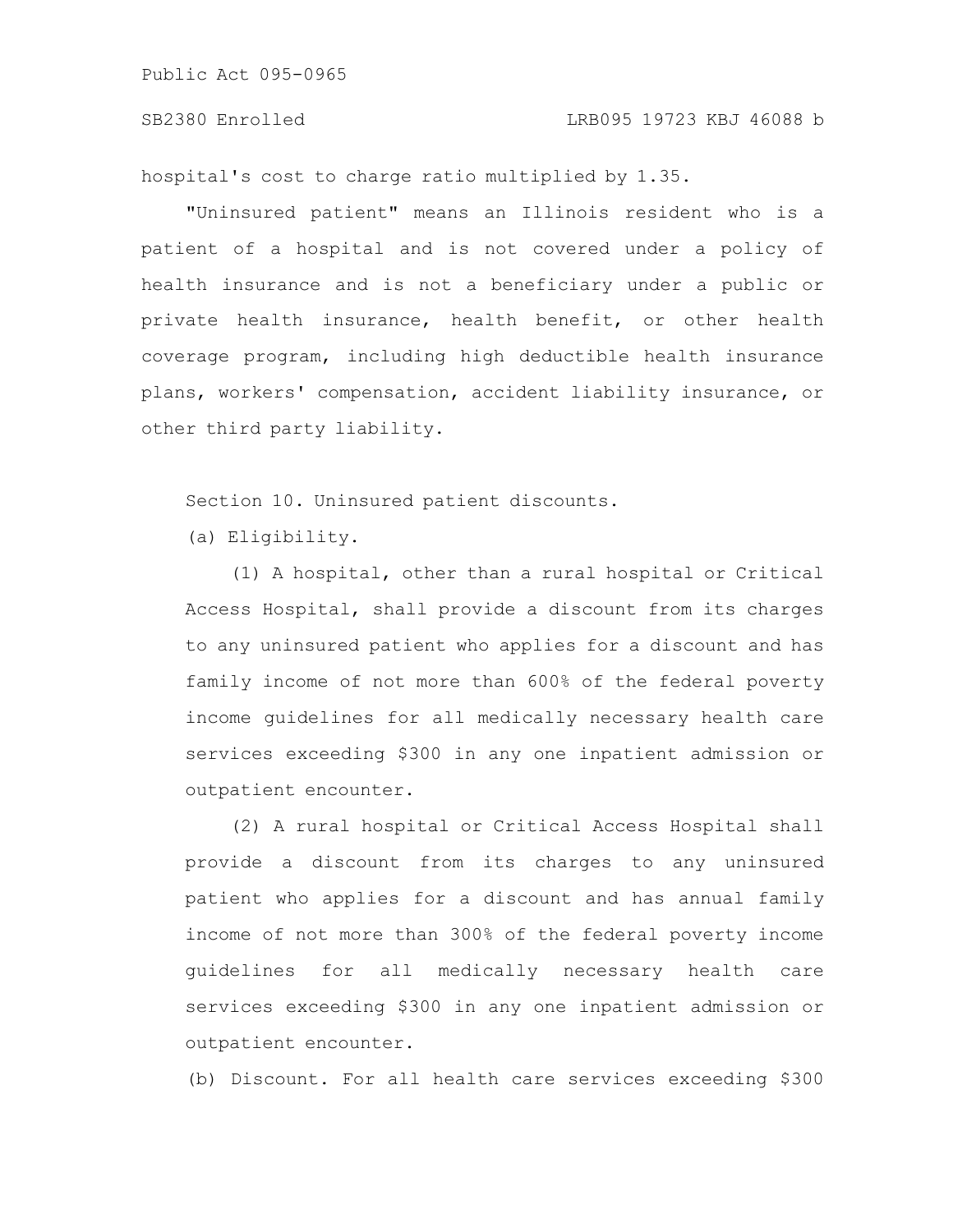in any one inpatient admission or outpatient encounter, a hospital shall not collect from an uninsured patient, deemed eligible under subsection (a), more than its charges less the amount of the uninsured discount.

(c) Maximum Collectible Amount.

(1) The maximum amount that may be collected in a 12 month period for health care services provided by the hospital from a patient determined by that hospital to be eligible under subsection (a) is 25% of the patient's family income, and is subject to the patient's continued eligibility under this Act.

(2) The 12 month period to which the maximum amount applies shall begin on the first date, after the effective date of this Act, an uninsured patient receives health care services that are determined to be eligible for the uninsured discount at that hospital.

(3) To be eligible to have this maximum amount applied to subsequent charges, the uninsured patient shall inform the hospital in subsequent inpatient admissions or outpatient encounters that the patient has previously received health care services from that hospital and was determined to be entitled to the uninsured discount.

(4) Hospitals may adopt policies to exclude an uninsured patient from the application of subdivision (c)(1) when the patient owns assets having a value in excess of 600% of the federal poverty level for hospitals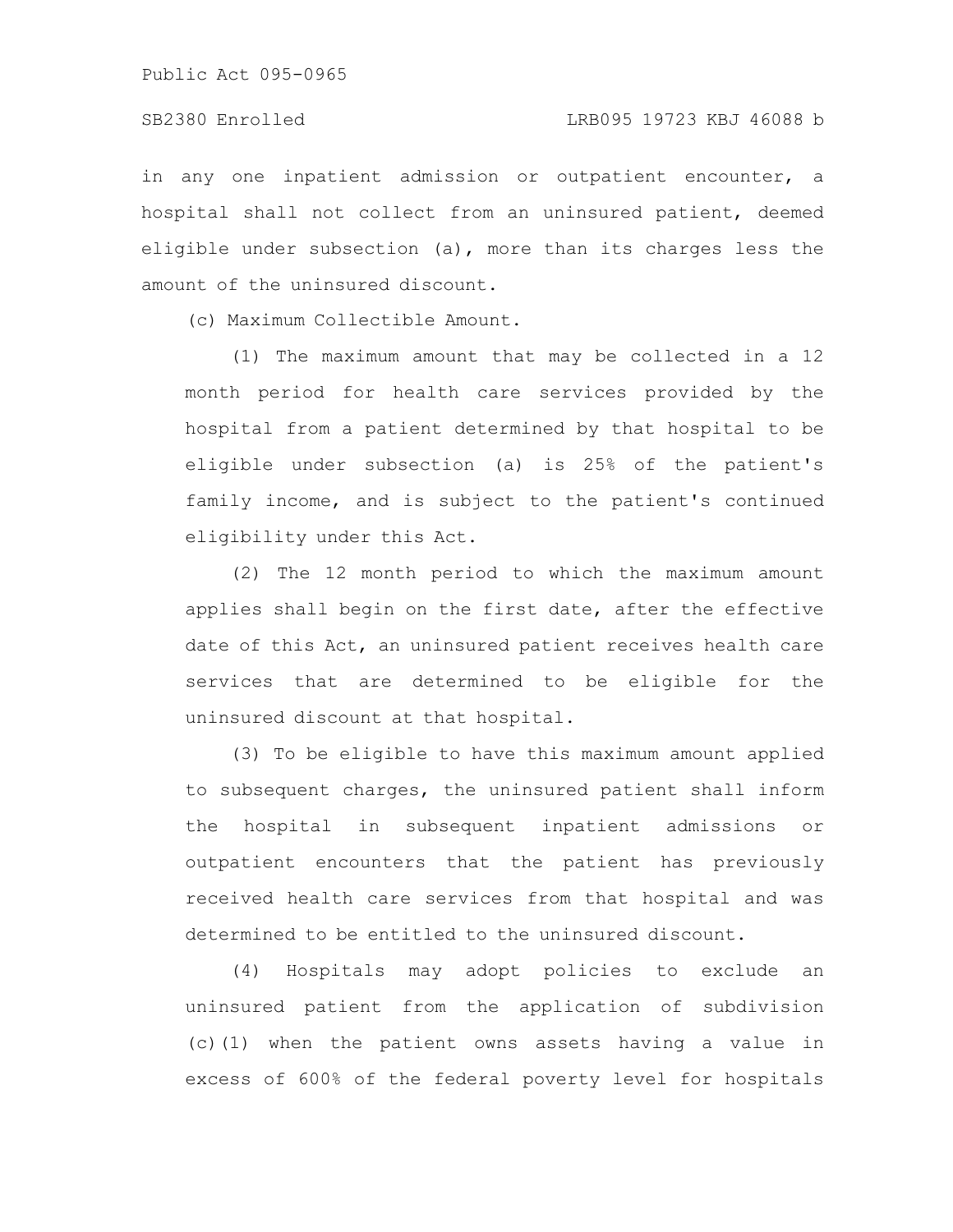# SB2380 Enrolled LRB095 19723 KBJ 46088 b

in a metropolitan statistical area or owns assets having a value in excess of 300% of the federal poverty level for Critical Access Hospitals or hospitals outside a metropolitan statistical area, not counting the following assets: the uninsured patient's primary residence; personal property exempt from judgment under Section 12-1001 of the Code of Civil Procedure; or any amounts held in a pension or retirement plan, provided, however, that distributions and payments from pension or retirement plans may be included as income for the purposes of this Act.

(d) Each hospital bill, invoice, or other summary of charges to an uninsured patient shall include with it, or on it, a prominent statement that an uninsured patient who meets certain income requirements may qualify for an uninsured discount and information regarding how an uninsured patient may apply for consideration under the hospital's financial assistance policy.

Section 15. Patient responsibility.

(a) Hospitals may make the availability of a discount and the maximum collectible amount under this Act contingent upon the uninsured patient first applying for coverage under public programs, such as Medicare, Medicaid, AllKids, the State Children's Health Insurance Program, or any other program, if there is a reasonable basis to believe that the uninsured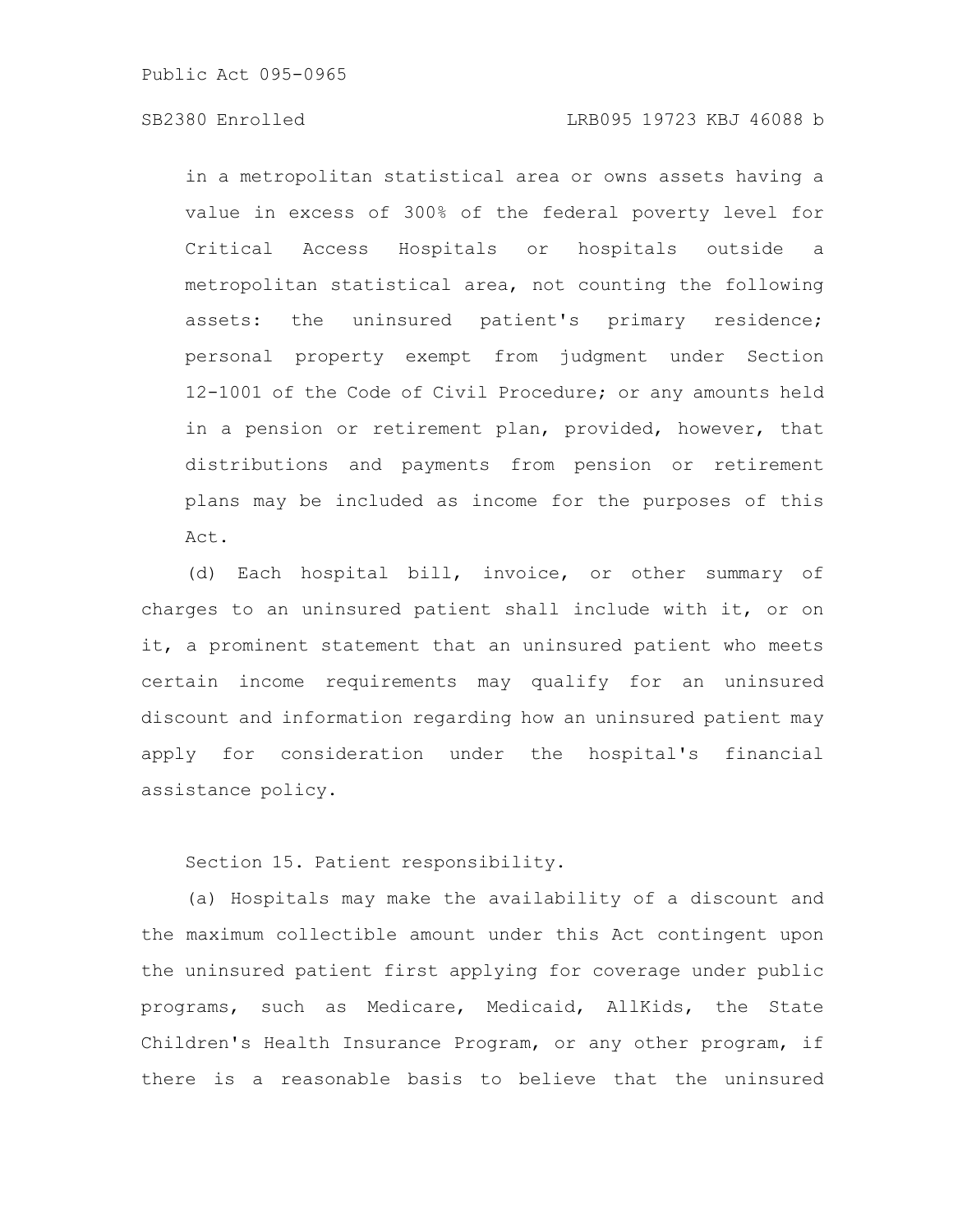patient may be eligible for such program.

(b) Hospitals shall permit an uninsured patient to apply for a discount within 60 days of the date of discharge or date of service.

(1) Income verification. Hospitals may require an uninsured patient who is requesting an uninsured discount to provide documentation of family income. Acceptable family income documentation shall include any one of the following:

(A) a copy of the most recent tax return;

(B) a copy of the most recent W-2 form and 1099 forms;

(C) copies of the 2 most recent pay stubs;

(D) written income verification from an employer if paid in cash; or

(E) one other reasonable form of third party income verification deemed acceptable to the hospital.

(2) Asset verification. Hospitals may require an uninsured patient who is requesting an uninsured discount to certify the existence of assets owned by the patient and to provide documentation of the value of such assets. Acceptable documentation may include statements from financial institutions or some other third party verification of an asset's value. If no third party verification exists, then the patient shall certify as to the estimated value of the asset.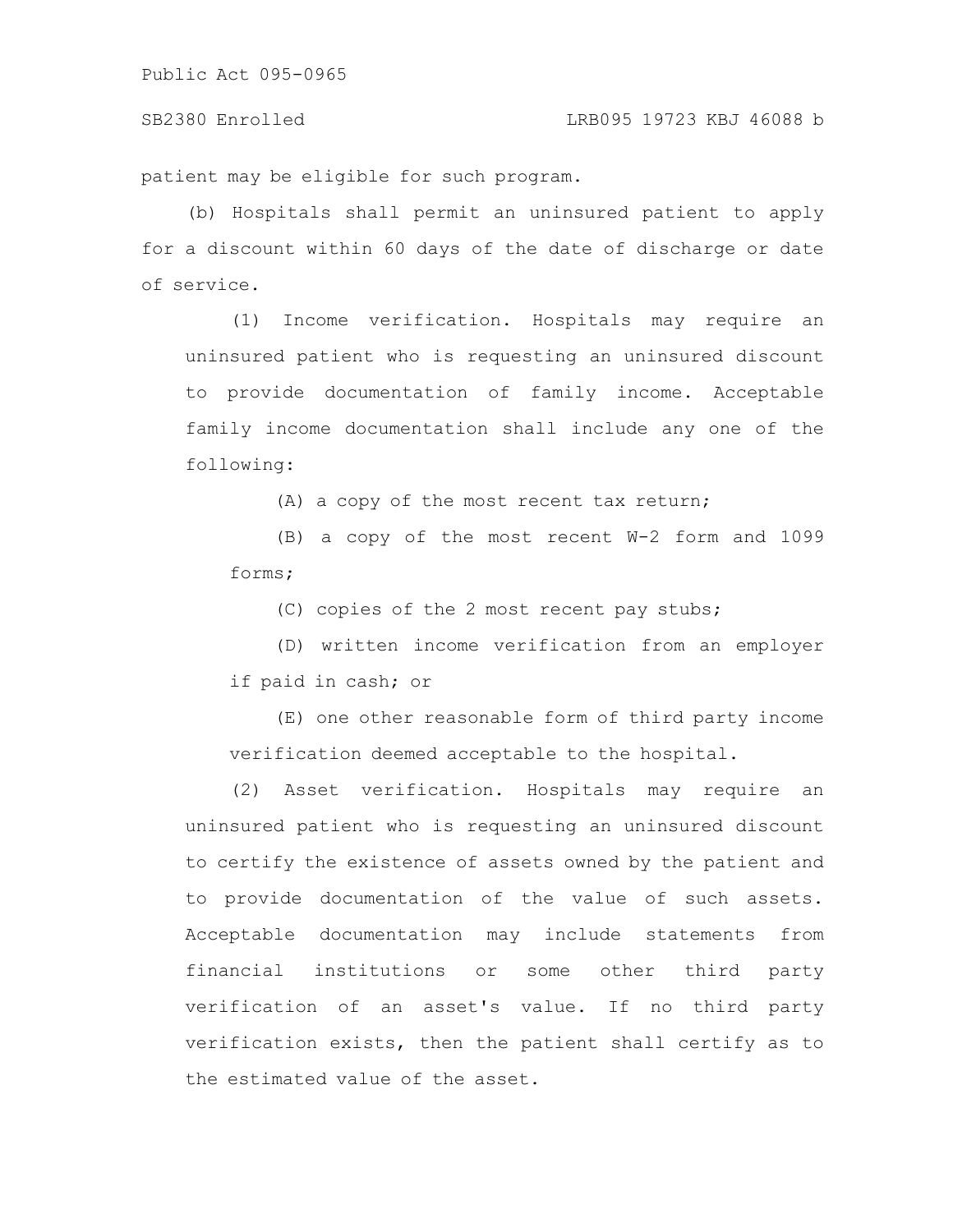# SB2380 Enrolled LRB095 19723 KBJ 46088 b

(3) Illinois resident verification. Hospitals may require an uninsured patient who is requesting an uninsured discount to verify Illinois residency. Acceptable verification of Illinois residency shall include any one of the following:

- (A) any of the documents listed in paragraph  $(1)$ ;
- (B) a valid state-issued identification card;
- (C) a recent residential utility bill;
- (D) a lease agreement;
- (E) a vehicle registration card;
- (F) a voter registration card;

(G) mail addressed to the uninsured patient at an Illinois address from a government or other credible source;

(H) a statement from a family member of the uninsured patient who resides at the same address and presents verification of residency; or

(I) a letter from a homeless shelter, transitional house or other similar facility verifying that the uninsured patient resides at the facility.

(c) Hospital obligations toward an individual uninsured patient under this Act shall cease if that patient unreasonably fails or refuses to provide the hospital with information or documentation requested under subsection (b) or to apply for coverage under public programs when requested under subsection (a) within 30 days of the hospital's request.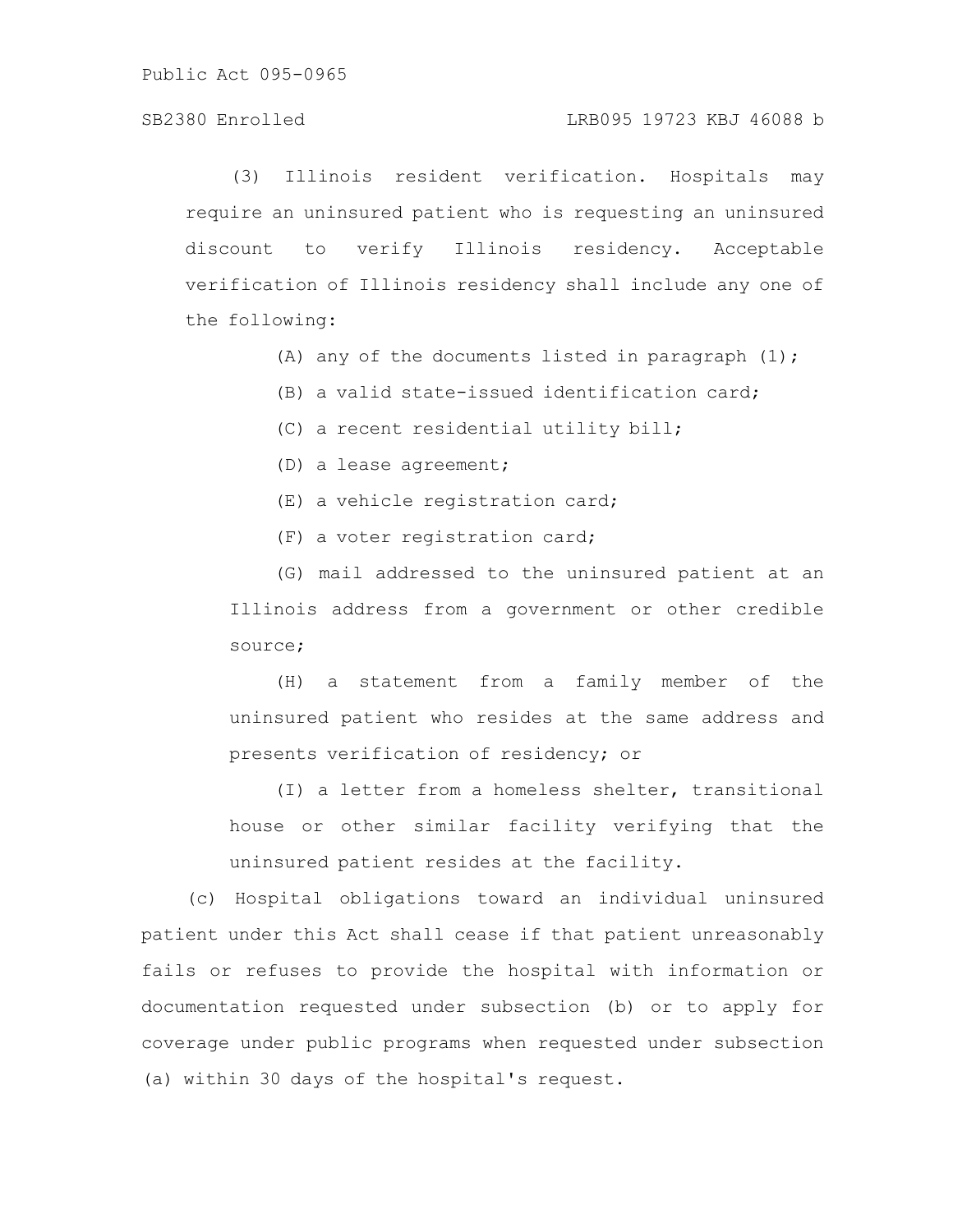# SB2380 Enrolled LRB095 19723 KBJ 46088 b

(d) In order for a hospital to determine the 12 month maximum amount that can be collected from a patient deemed eligible under Section 10, an uninsured patient shall inform the hospital in subsequent inpatient admissions or outpatient encounters that the patient has previously received health care services from that hospital and was determined to be entitled to the uninsured discount.

(e) Hospitals may require patients to certify that all of the information provided in the application is true. The application may state that if any of the information is untrue, any discount granted to the patient is forfeited and the patient is responsible for payment of the hospital's full charges.

Section 20. Exemptions and limitations.

(a) Hospitals that do not charge for their services are exempt from the provisions of this Act.

(b) Nothing in this Act shall be used by any private or public health care insurer or plan as a basis for reducing its payment or reimbursement rates or policies with any hospital. Notwithstanding any other provisions of law, discounts authorized under this Act shall not be used by any private or public health care insurer or plan, regulatory agency, arbitrator, court, or other third party to determine a hospital's usual and customary charges for any health care service.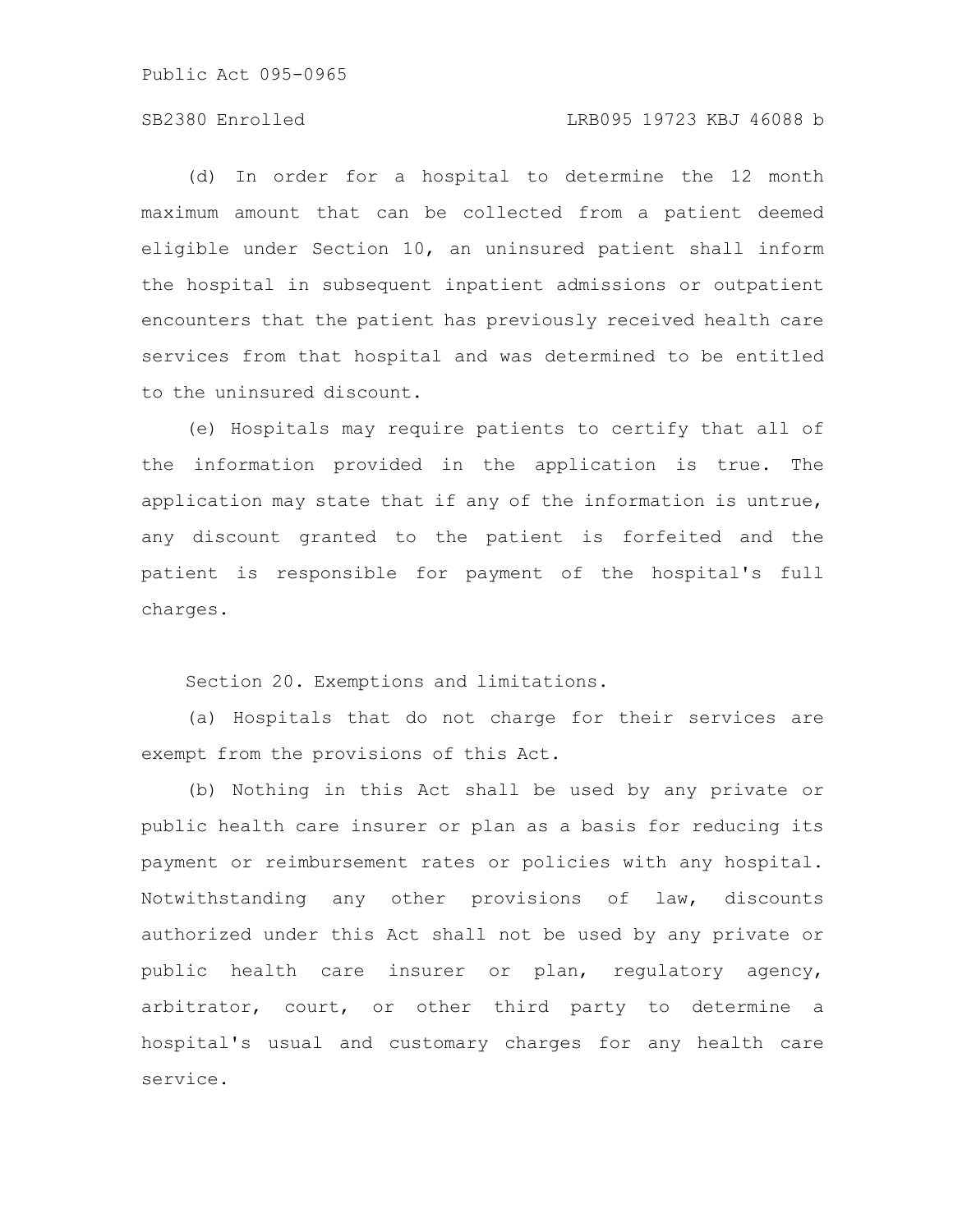(c) Nothing in this Act shall be construed to require a hospital to provide an uninsured patient with a particular type of health care service or other service.

(d) Nothing in this Act shall be deemed to reduce or infringe upon the rights and obligations of hospitals and patients under the Fair Patient Billing Act.

(e) The obligations of hospitals under this Act shall take effect for health care services provided on or after the first day of the month that begins 90 days after the effective date of this Act or 90 days after the initial adoption of rules authorized under subsection (a) of Section 25, whichever occurs later.

Section 25. Enforcement.

(a) The Attorney General is responsible for administering and ensuring compliance with this Act, including the development of any rules necessary for the implementation and enforcement of this Act.

(b) The Attorney General shall develop and implement a process for receiving and handling complaints from individuals or hospitals regarding possible violations of this Act.

(c) The Attorney General may conduct any investigation deemed necessary regarding possible violations of this Act by any hospital including, without limitation, the issuance of subpoenas to:

(1) require the hospital to file a statement or report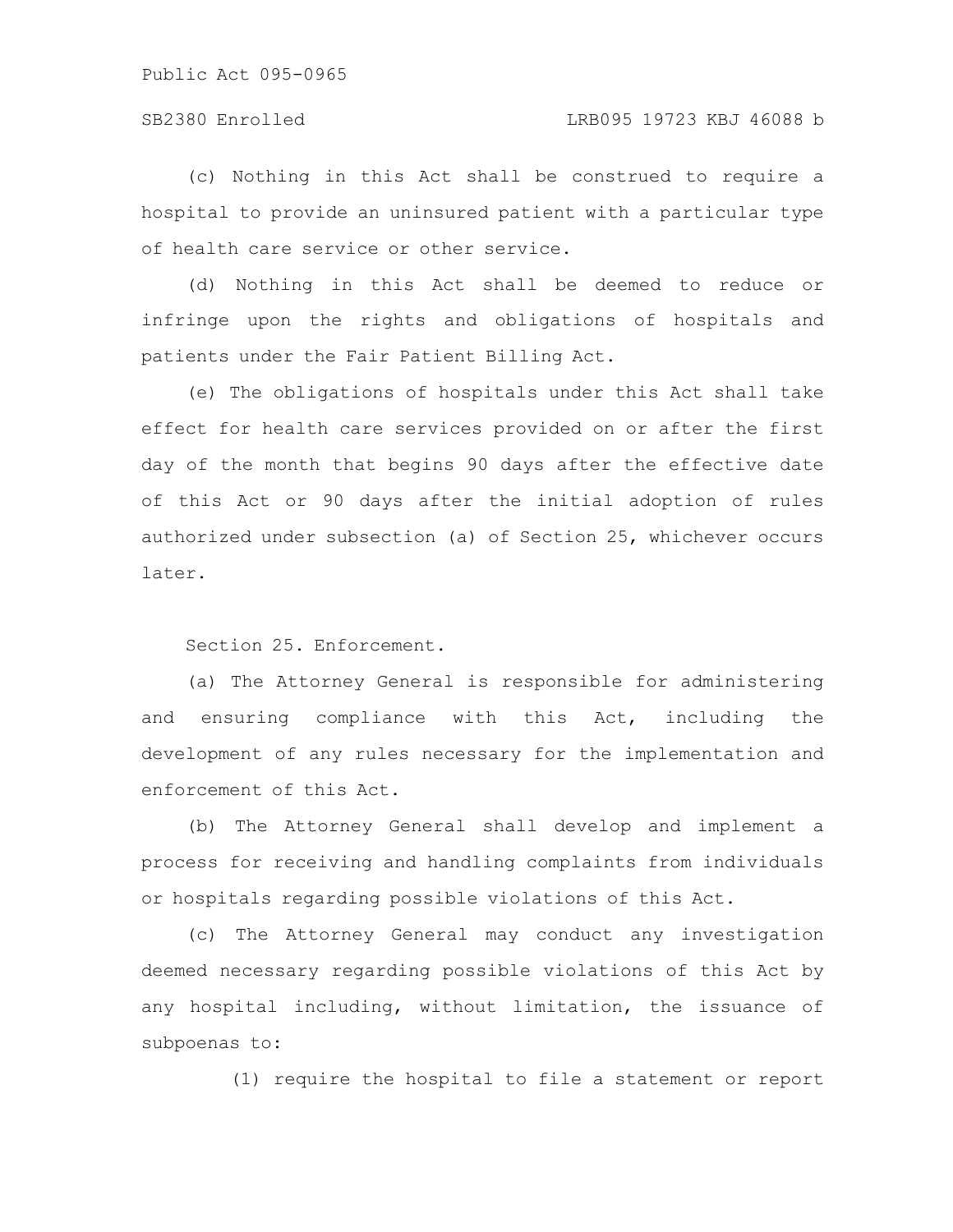or answer interrogatories in writing as to all information relevant to the alleged violations;

(2) examine under oath any person who possesses knowledge or information directly related to the alleged violations; and

(3) examine any record, book, document, account, or paper necessary to investigate the alleged violation.

(d) If the Attorney General determines that there is a reason to believe that any hospital has violated this Act, the Attorney General may bring an action in the name of the People of the State against the hospital to obtain temporary, preliminary, or permanent injunctive relief for any act, policy, or practice by the hospital that violates this Act. Before bringing such an action, the Attorney General may permit the hospital to submit a Correction Plan for the Attorney General's approval.

(e) This Section applies if:

(1) A court orders a party to make payments to the Attorney General and the payments are to be used for the operations of the Office of the Attorney General; or

(2) A party agrees in a Correction Plan under this Act to make payments to the Attorney General for the operations of the Office of the Attorney General.

(f) Moneys paid under any of the conditions described in subsection (e) shall be deposited into the Attorney General Court Ordered and Voluntary Compliance Payment Projects Fund.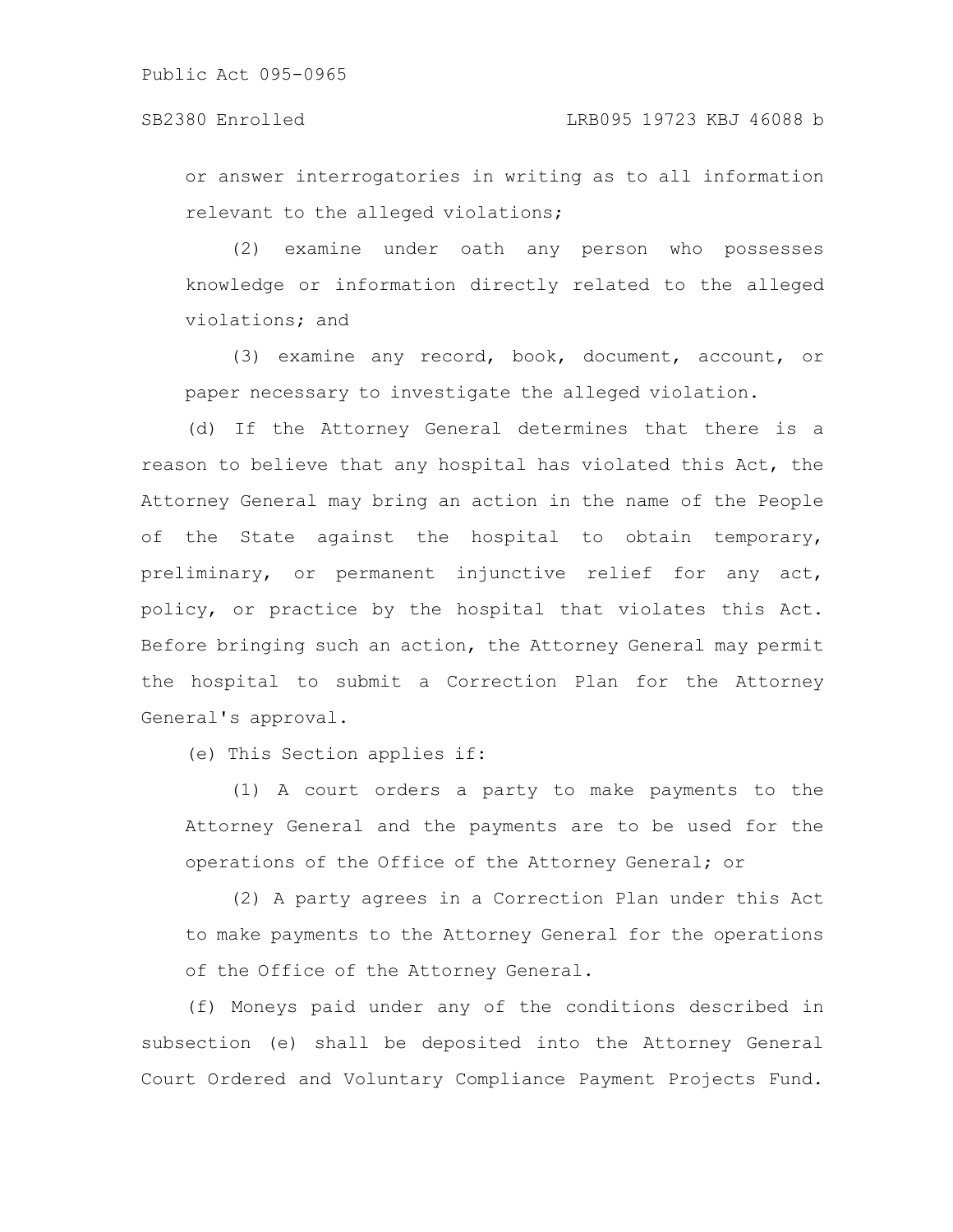Moneys in the Fund shall be used, subject to appropriation, for the performance of any function, pertaining to the exercise of the duties, to the Attorney General including, but not limited to, enforcement of any law of this State and conducting public education programs; however, any moneys in the Fund that are required by the court to be used for a particular purpose shall be used for that purpose.

(g) The Attorney General may seek the assessment of a civil monetary penalty not to exceed \$500 per violation in any action filed under this Act where a hospital, by pattern or practice, knowingly violates Section 10 of this Act.

(h) In the event a court grants a final order of relief against any hospital for a violation of this Act, the Attorney General may, after all appeal rights have been exhausted, refer the hospital to the Illinois Department of Public Health for possible adverse licensure action under the Hospital Licensing Act.

(i) Each hospital shall file Worksheet C Part I from its most recently filed Medicare Cost Report with the Attorney General within 60 days after the effective date of this Act and thereafter shall file each subsequent Worksheet C Part I with the Attorney General within 30 days of filing its Medicare Cost Report with the hospital's fiscal intermediary.

Section 30. Home rule. A home rule unit may not regulate hospitals in a manner inconsistent with the provisions of this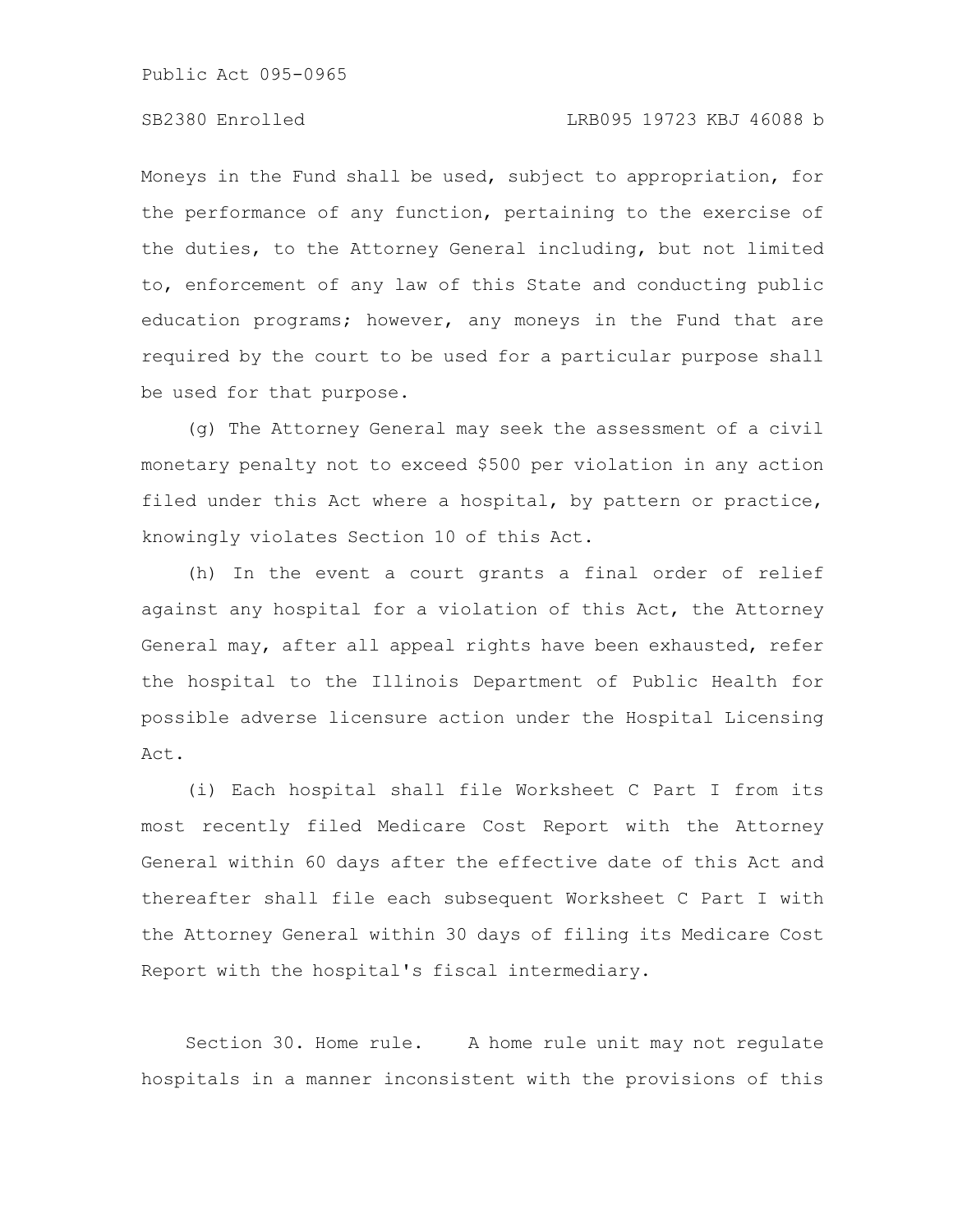# SB2380 Enrolled LRB095 19723 KBJ 46088 b

Act. This Section is a limitation under subsection (i) of Section 6 of Article VII of the Illinois Constitution on the concurrent exercise by home rule units of powers and functions exercised by the State.

Section 90. The Comprehensive Health Insurance Plan Act is amended by changing Section 2 as follows:

(215 ILCS 105/2) (from Ch. 73, par. 1302)

Sec. 2. Definitions. As used in this Act, unless the context otherwise requires:

"Plan administrator" means the insurer or third party administrator designated under Section 5 of this Act.

"Benefits plan" means the coverage to be offered by the Plan to eligible persons and federally eligible individuals pursuant to this Act.

"Board" means the Illinois Comprehensive Health Insurance Board.

"Church plan" has the same meaning given that term in the federal Health Insurance Portability and Accountability Act of 1996.

"Continuation coverage" means continuation of coverage under a group health plan or other health insurance coverage for former employees or dependents of former employees that would otherwise have terminated under the terms of that coverage pursuant to any continuation provisions under federal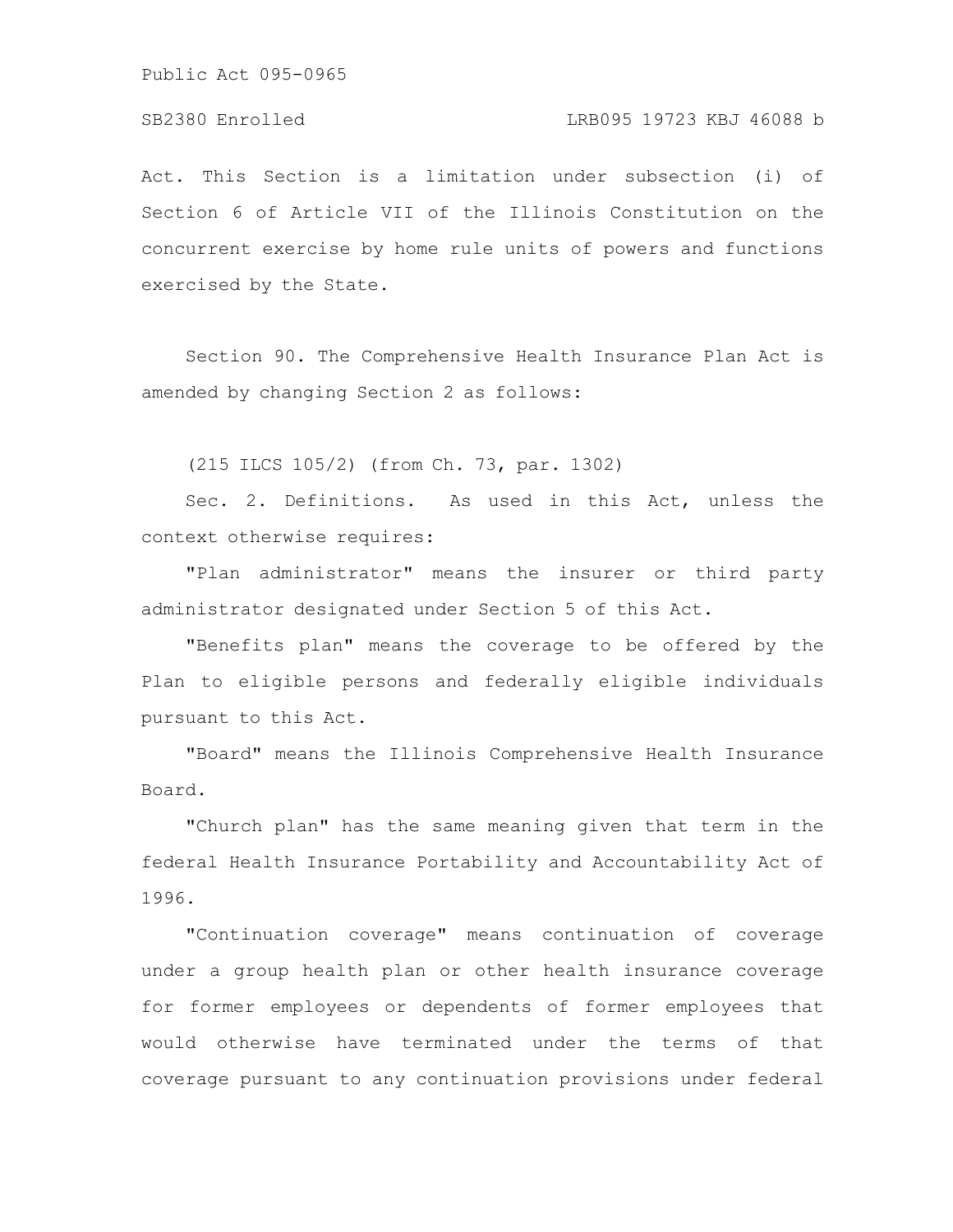or State law, including the Consolidated Omnibus Budget Reconciliation Act of 1985 (COBRA), as amended, Sections 367.2, 367e, and 367e.1 of the Illinois Insurance Code, or any other similar requirement in another State.

"Covered person" means a person who is and continues to remain eligible for Plan coverage and is covered under one of the benefit plans offered by the Plan.

"Creditable coverage" means, with respect to a federally eligible individual, coverage of the individual under any of the following:

(A) A group health plan.

(B) Health insurance coverage (including group health insurance coverage).

(C) Medicare.

(D) Medical assistance.

(E) Chapter 55 of title 10, United States Code.

(F) A medical care program of the Indian Health Service or of a tribal organization.

(G) A state health benefits risk pool.

(H) A health plan offered under Chapter 89 of title 5, United States Code.

(I) A public health plan (as defined in regulations consistent with Section 104 of the Health Care Portability and Accountability Act of 1996 that may be promulgated by the Secretary of the U.S. Department of Health and Human Services).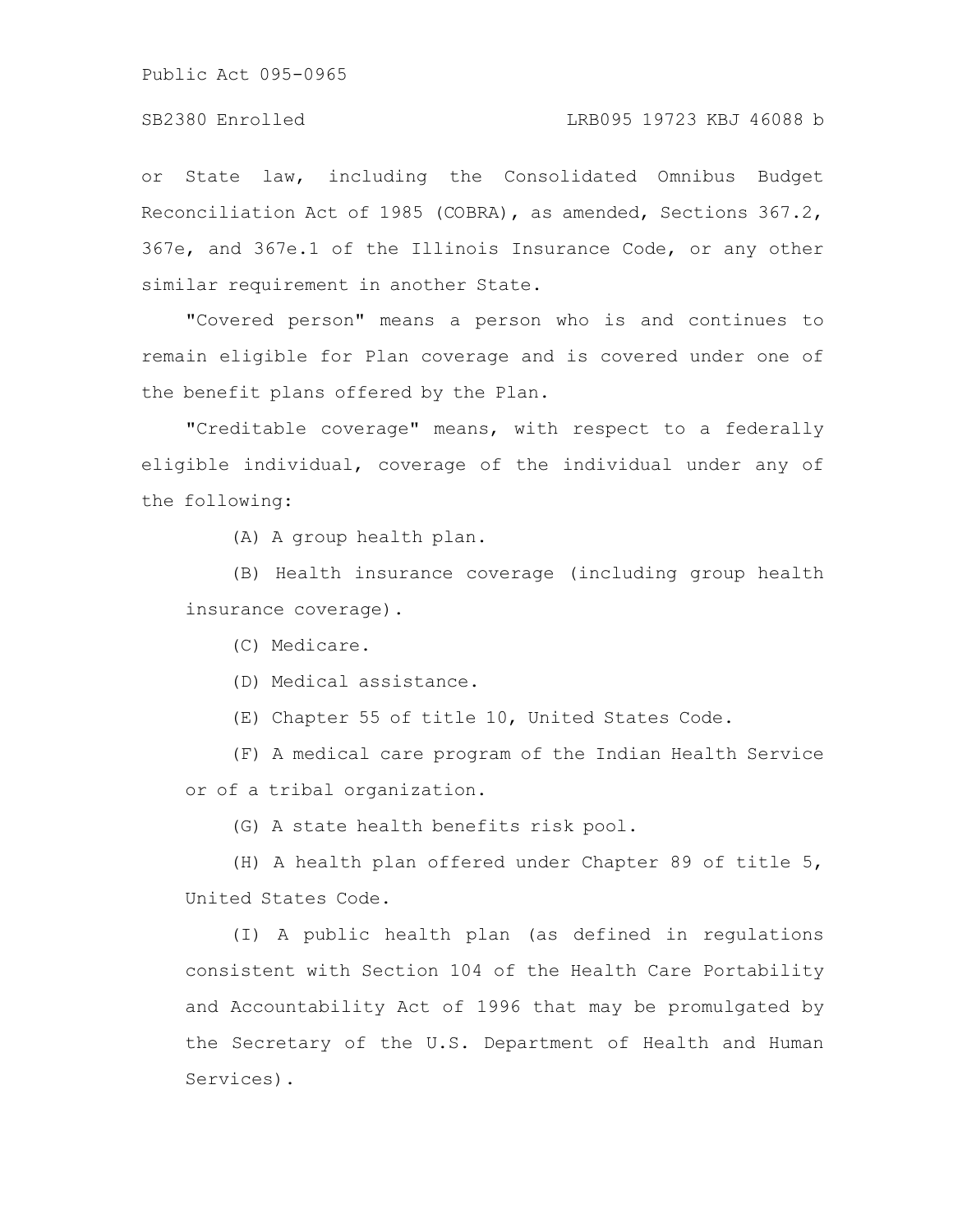# SB2380 Enrolled LRB095 19723 KBJ 46088 b

(J) A health benefit plan under Section 5(e) of the Peace Corps Act (22 U.S.C. 2504(e)).

(K) Any other qualifying coverage required by the federal Health Insurance Portability and Accountability Act of 1996, as it may be amended, or regulations under that Act.

"Creditable coverage" does not include coverage consisting solely of coverage of excepted benefits, as defined in Section 2791(c) of title XXVII of the Public Health Service Act (42 U.S.C. 300 gg-91), nor does it include any period of coverage under any of items (A) through (K) that occurred before a break of more than 90 days or, if the individual has been certified as eligible pursuant to the federal Trade Act of 2002, a break of more than 63 days during all of which the individual was not covered under any of items (A) through (K) above.

Any period that an individual is in a waiting period for any coverage under a group health plan (or for group health insurance coverage) or is in an affiliation period under the terms of health insurance coverage offered by a health maintenance organization shall not be taken into account in determining if there has been a break of more than 90 days in any creditable coverage.

"Department" means the Illinois Department of Insurance.

"Dependent" means an Illinois resident: who is a spouse; or who is claimed as a dependent by the principal insured for purposes of filing a federal income tax return and resides in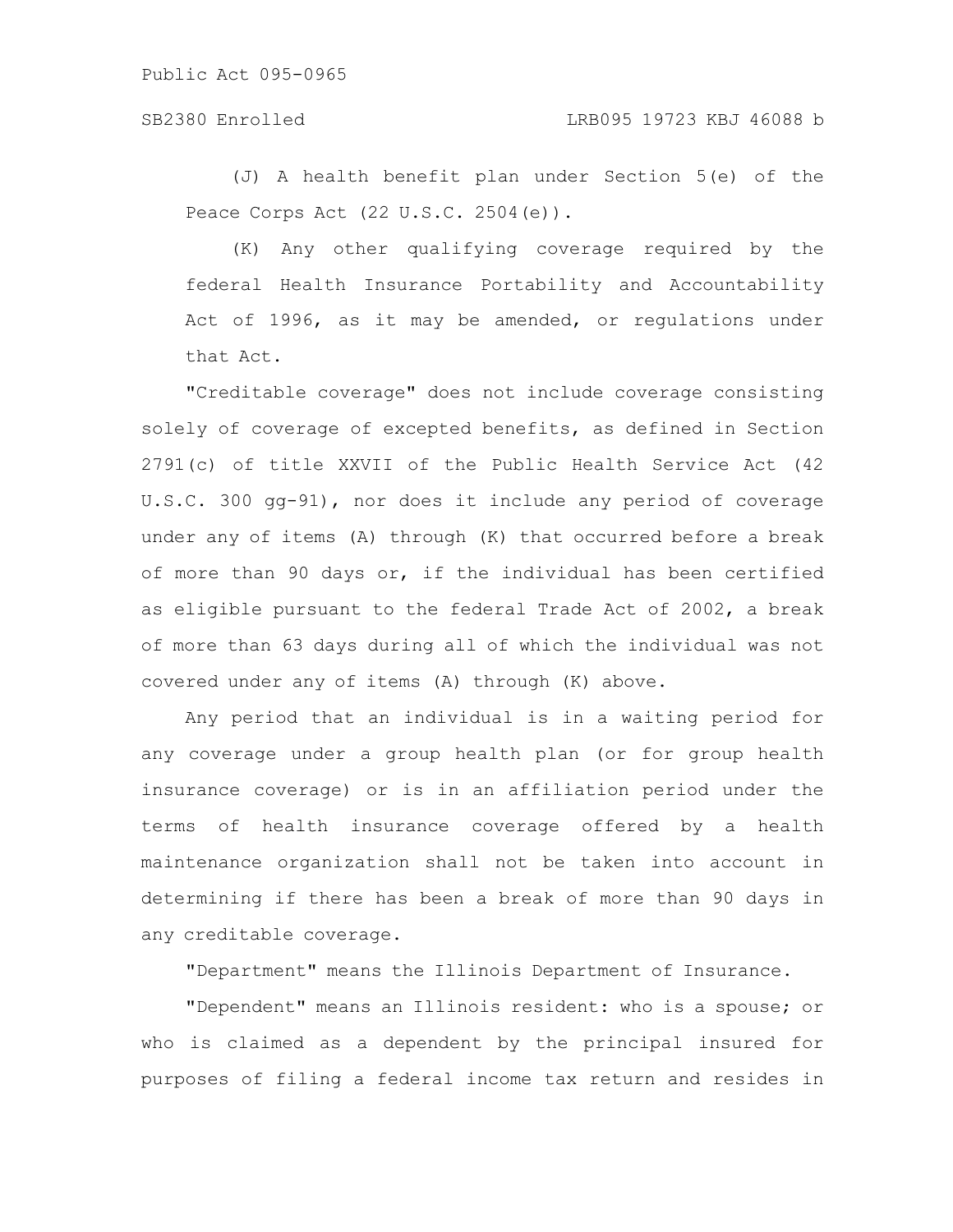the principal insured's household, and is a resident unmarried child under the age of 19 years; or who is an unmarried child who also is a full-time student under the age of 23 years and who is financially dependent upon the principal insured; or who is a child of any age and who is disabled and financially dependent upon the principal insured.

"Direct Illinois premiums" means, for Illinois business, an insurer's direct premium income for the kinds of business described in clause (b) of Class 1 or clause (a) of Class 2 of Section 4 of the Illinois Insurance Code, and direct premium income of a health maintenance organization or a voluntary health services plan, except it shall not include credit health insurance as defined in Article IX 1/2 of the Illinois Insurance Code.

"Director" means the Director of the Illinois Department of Insurance.

"Effective date of medical assistance" means the date that eligibility for medical assistance for a person is approved by the Department of Human Services or the Department of Healthcare and Family Services, except when the Department of Human Services or the Department of Healthcare and Family Services determines eligibility retroactively. In such circumstances, the effective date of the medical assistance is the date the Department of Human Services or the Department of Healthcare and Family Services determines the person to be eligible for medical assistance.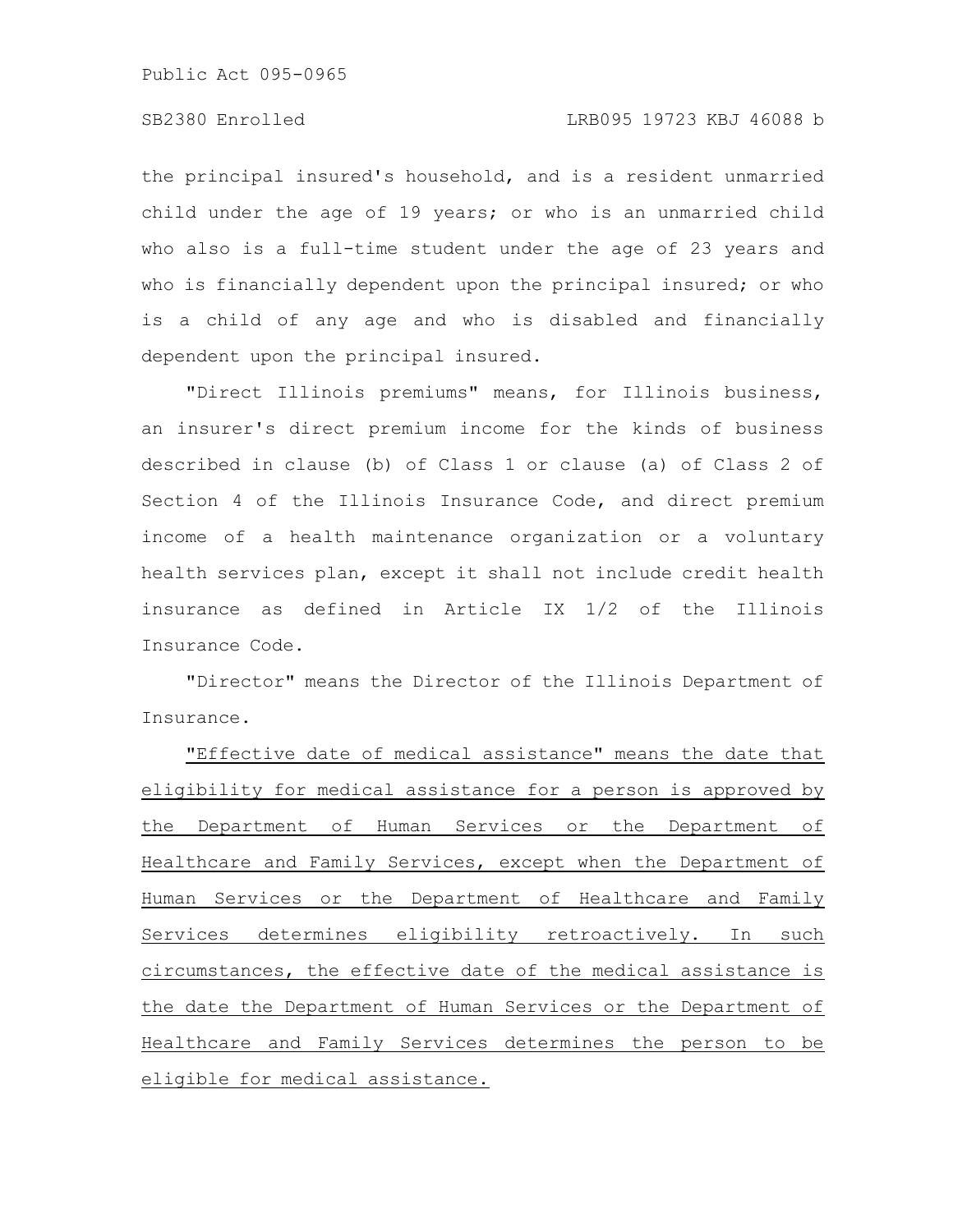# SB2380 Enrolled LRB095 19723 KBJ 46088 b

"Eligible person" means a resident of this State who qualifies for Plan coverage under Section 7 of this Act.

"Employee" means a resident of this State who is employed by an employer or has entered into the employment of or works under contract or service of an employer including the officers, managers and employees of subsidiary or affiliated corporations and the individual proprietors, partners and employees of affiliated individuals and firms when the business of the subsidiary or affiliated corporations, firms or individuals is controlled by a common employer through stock ownership, contract, or otherwise.

"Employer" means any individual, partnership, association, corporation, business trust, or any person or group of persons acting directly or indirectly in the interest of an employer in relation to an employee, for which one or more persons is gainfully employed.

"Family" coverage means the coverage provided by the Plan for the covered person and his or her eligible dependents who also are covered persons.

"Federally eligible individual" means an individual resident of this State:

(1)(A) for whom, as of the date on which the individual seeks Plan coverage under Section 15 of this Act, the aggregate of the periods of creditable coverage is 18 or more months or, if the individual has been certified as eligible pursuant to the federal Trade Act of 2002, 3 or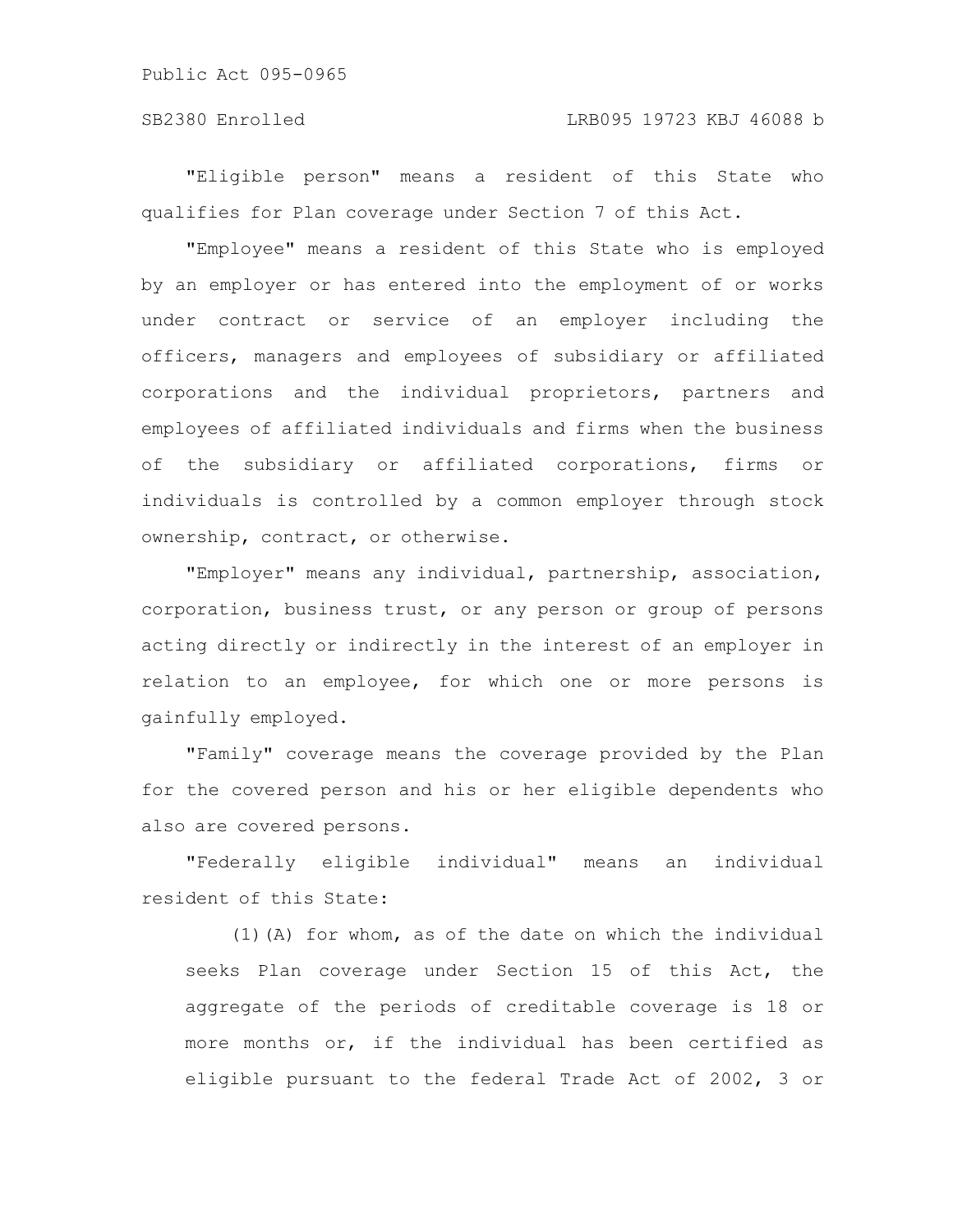# SB2380 Enrolled LRB095 19723 KBJ 46088 b

more months, and (B) whose most recent prior creditable coverage was under group health insurance coverage offered by a health insurance issuer, a group health plan, a governmental plan, or a church plan (or health insurance coverage offered in connection with any such plans) or any other type of creditable coverage that may be required by the federal Health Insurance Portability and Accountability Act of 1996, as it may be amended, or the regulations under that Act;

(2) who is not eligible for coverage under (A) a group health plan (other than an individual who has been certified as eligible pursuant to the federal Trade Act of 2002), (B) part A or part B of Medicare due to age (other than an individual who has been certified as eligible pursuant to the federal Trade Act of 2002), or (C) medical assistance, and does not have other health insurance coverage (other than an individual who has been certified as eligible pursuant to the federal Trade Act of 2002);

(3) with respect to whom (other than an individual who has been certified as eligible pursuant to the federal Trade Act of 2002) the most recent coverage within the coverage period described in paragraph (1)(A) of this definition was not terminated based upon a factor relating to nonpayment of premiums or fraud;

(4) if the individual (other than an individual who has been certified as eligible pursuant to the federal Trade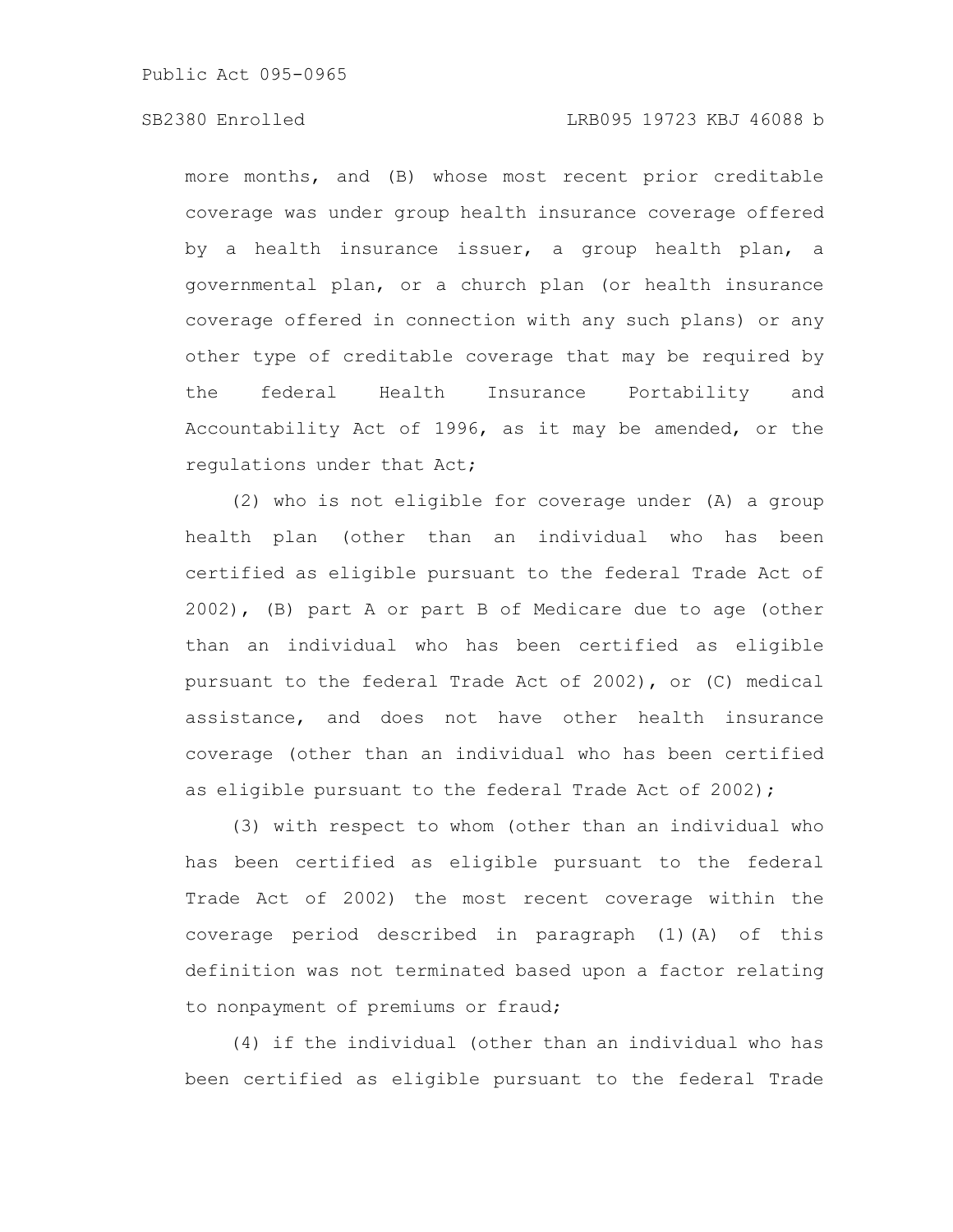Act of 2002) had been offered the option of continuation coverage under a COBRA continuation provision or under a similar State program, who elected such coverage; and

(5) who, if the individual elected such continuation coverage, has exhausted such continuation coverage under such provision or program.

However, an individual who has been certified as eligible pursuant to the federal Trade Act of 2002 shall not be required to elect continuation coverage under a COBRA continuation provision or under a similar state program.

"Group health insurance coverage" means, in connection with a group health plan, health insurance coverage offered in connection with that plan.

"Group health plan" has the same meaning given that term in the federal Health Insurance Portability and Accountability Act of 1996.

"Governmental plan" has the same meaning given that term in the federal Health Insurance Portability and Accountability Act of 1996.

"Health insurance coverage" means benefits consisting of medical care (provided directly, through insurance or reimbursement, or otherwise and including items and services paid for as medical care) under any hospital and medical expense-incurred policy, certificate, or contract provided by an insurer, non-profit health care service plan contract, health maintenance organization or other subscriber contract,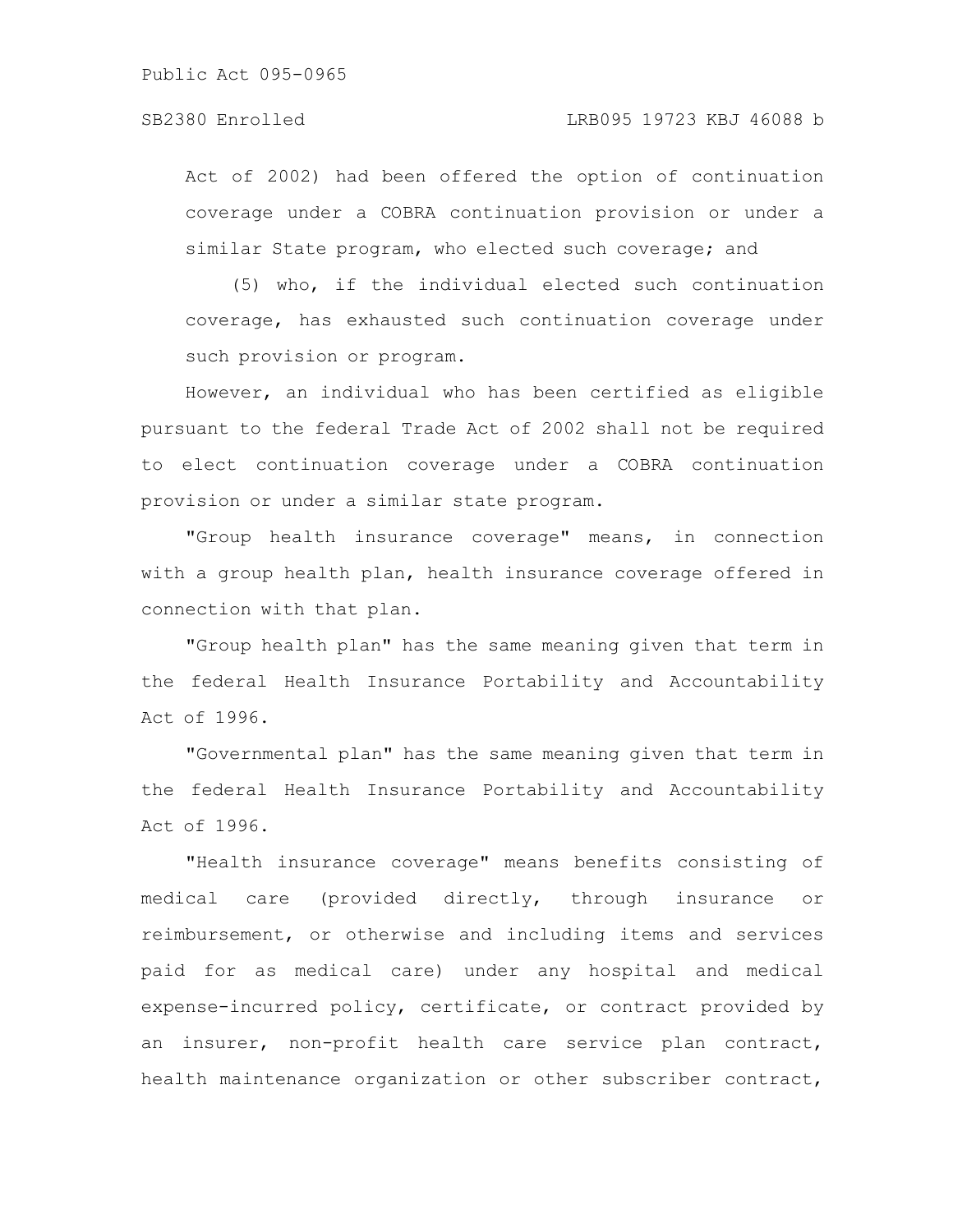# SB2380 Enrolled LRB095 19723 KBJ 46088 b

or any other health care plan or arrangement that pays for or furnishes medical or health care services whether by insurance or otherwise. Health insurance coverage shall not include short term, accident only, disability income, hospital confinement or fixed indemnity, dental only, vision only, limited benefit, or credit insurance, coverage issued as a supplement to liability insurance, insurance arising out of a workers' compensation or similar law, automobile medical-payment insurance, or insurance under which benefits are payable with or without regard to fault and which is statutorily required to be contained in any liability insurance policy or equivalent self-insurance.

"Health insurance issuer" means an insurance company, insurance service, or insurance organization (including a health maintenance organization and a voluntary health services plan) that is authorized to transact health insurance business in this State. Such term does not include a group health plan.

"Health Maintenance Organization" means an organization as defined in the Health Maintenance Organization Act.

"Hospice" means a program as defined in and licensed under the Hospice Program Licensing Act.

"Hospital" means a duly licensed institution as defined in the Hospital Licensing Act, an institution that meets all comparable conditions and requirements in effect in the state in which it is located, or the University of Illinois Hospital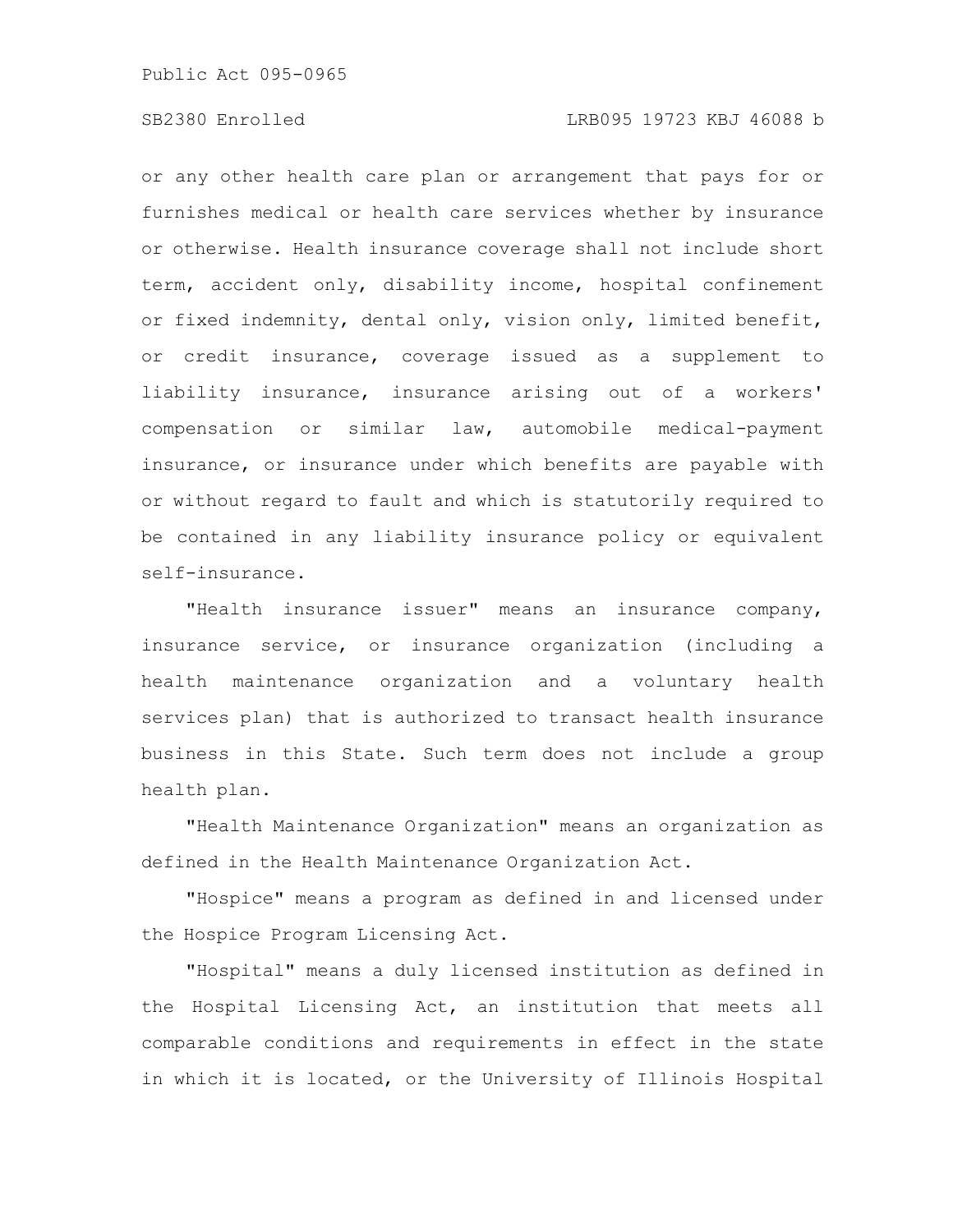as defined in the University of Illinois Hospital Act.

"Individual health insurance coverage" means health insurance coverage offered to individuals in the individual market, but does not include short-term, limited-duration insurance.

"Insured" means any individual resident of this State who is eligible to receive benefits from any insurer (including health insurance coverage offered in connection with a group health plan) or health insurance issuer as defined in this Section.

"Insurer" means any insurance company authorized to transact health insurance business in this State and any corporation that provides medical services and is organized under the Voluntary Health Services Plans Act or the Health Maintenance Organization Act.

"Medical assistance" means the State medical assistance or medical assistance no grant (MANG) programs provided under Title XIX of the Social Security Act and Articles V (Medical Assistance) and VI (General Assistance) of the Illinois Public Aid Code (or any successor program) or under any similar program of health care benefits in a state other than Illinois.

"Medically necessary" means that a service, drug, or supply is necessary and appropriate for the diagnosis or treatment of an illness or injury in accord with generally accepted standards of medical practice at the time the service, drug, or supply is provided. When specifically applied to a confinement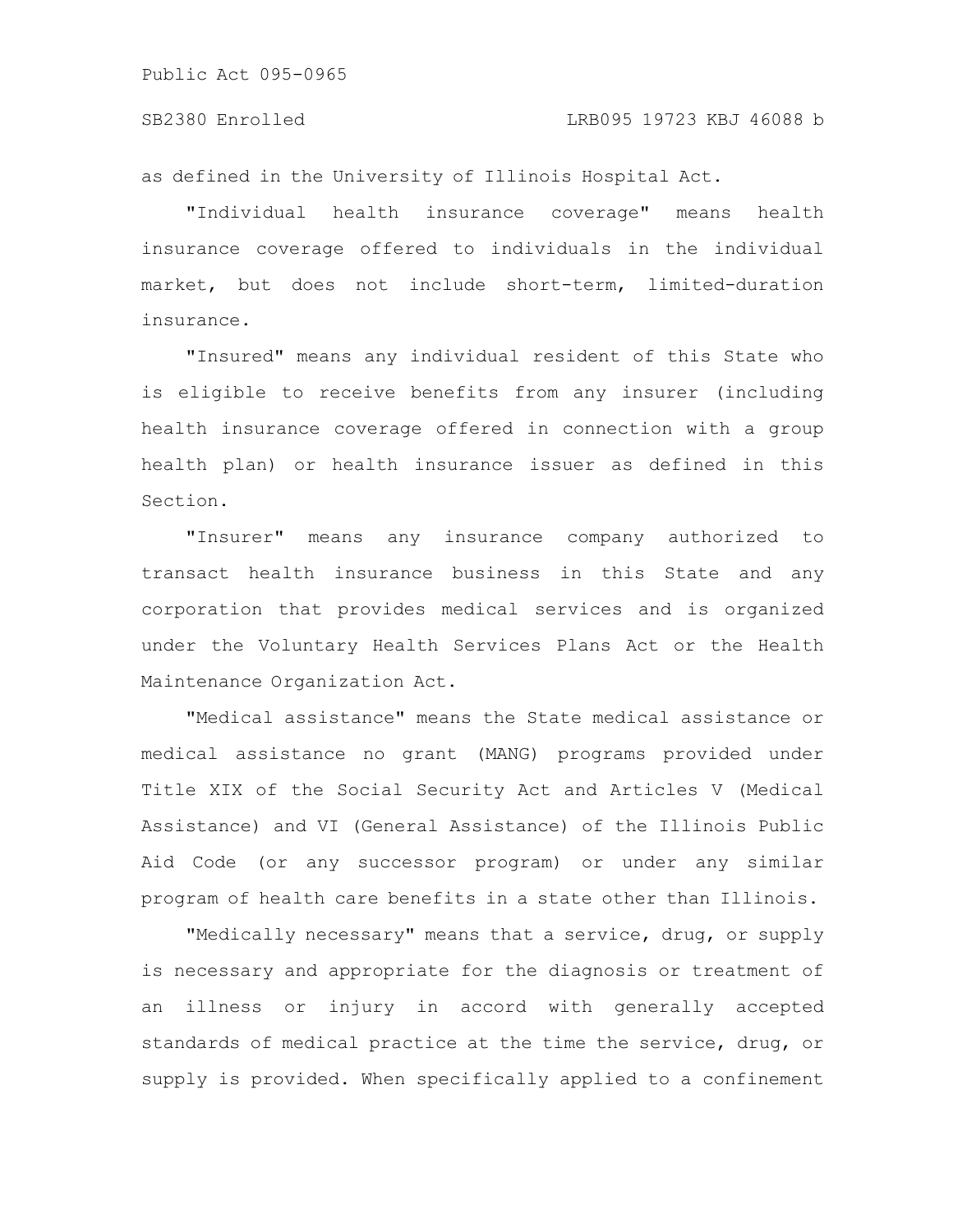# SB2380 Enrolled LRB095 19723 KBJ 46088 b

it further means that the diagnosis or treatment of the covered person's medical symptoms or condition cannot be safely provided to that person as an outpatient. A service, drug, or supply shall not be medically necessary if it: (i) is investigational, experimental, or for research purposes; or (ii) is provided solely for the convenience of the patient, the patient's family, physician, hospital, or any other provider; or (iii) exceeds in scope, duration, or intensity that level of care that is needed to provide safe, adequate, and appropriate diagnosis or treatment; or (iv) could have been omitted without adversely affecting the covered person's condition or the quality of medical care; or (v) involves the use of a medical device, drug, or substance not formally approved by the United States Food and Drug Administration.

"Medical care" means the ordinary and usual professional services rendered by a physician or other specified provider during a professional visit for treatment of an illness or injury.

"Medicare" means coverage under both Part A and Part B of Title XVIII of the Social Security Act, 42 U.S.C. Sec. 1395, et seq.

"Minimum premium plan" means an arrangement whereby a specified amount of health care claims is self-funded, but the insurance company assumes the risk that claims will exceed that amount.

"Participating transplant center" means a hospital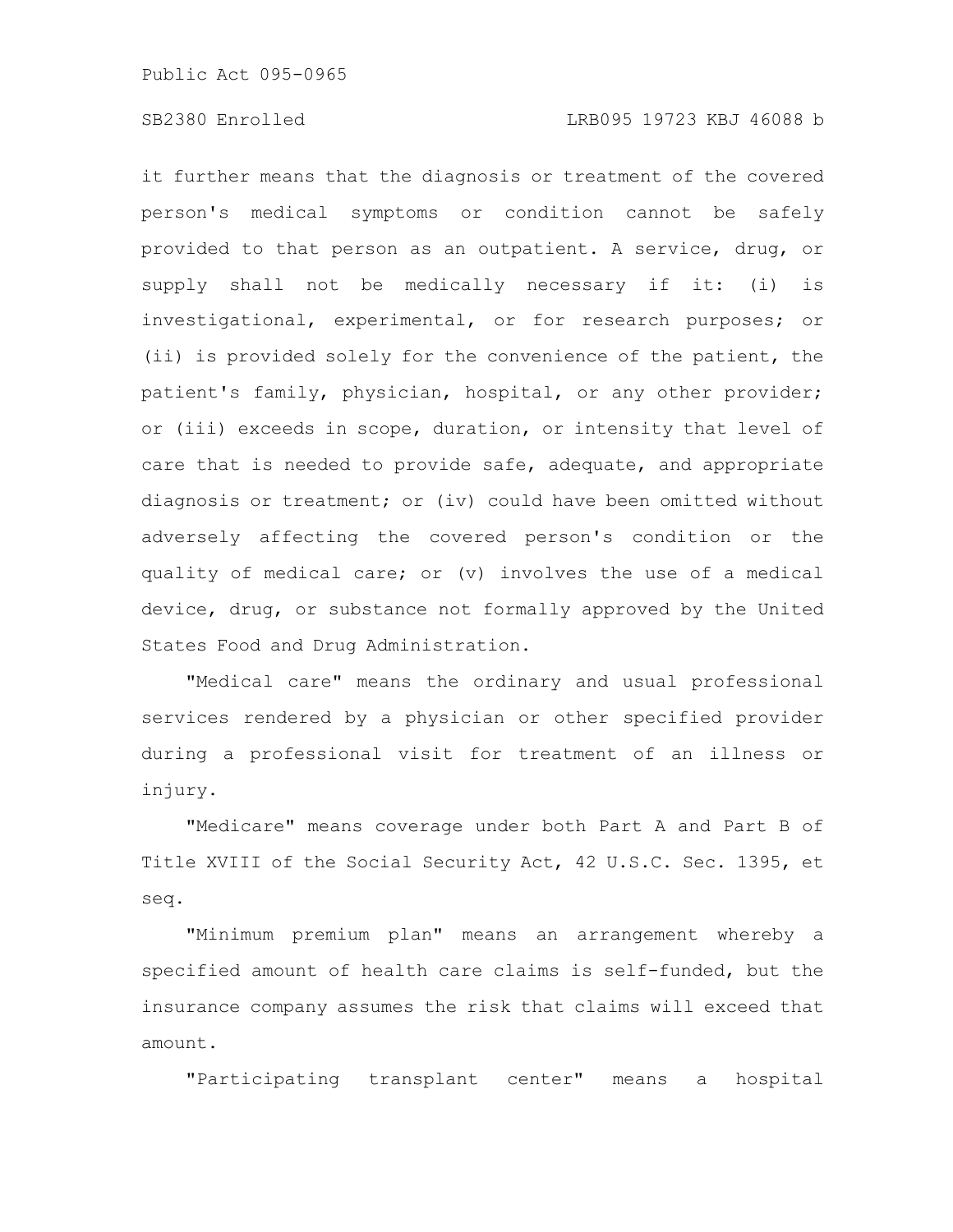# SB2380 Enrolled LRB095 19723 KBJ 46088 b

designated by the Board as a preferred or exclusive provider of services for one or more specified human organ or tissue transplants for which the hospital has signed an agreement with the Board to accept a transplant payment allowance for all expenses related to the transplant during a transplant benefit period.

"Physician" means a person licensed to practice medicine pursuant to the Medical Practice Act of 1987.

"Plan" means the Comprehensive Health Insurance Plan established by this Act.

"Plan of operation" means the plan of operation of the Plan, including articles, bylaws and operating rules, adopted by the board pursuant to this Act.

"Provider" means any hospital, skilled nursing facility, hospice, home health agency, physician, registered pharmacist acting within the scope of that registration, or any other person or entity licensed in Illinois to furnish medical care.

"Qualified high risk pool" has the same meaning given that term in the federal Health Insurance Portability and Accountability Act of 1996.

"Resident" means a person who is and continues to be legally domiciled and physically residing on a permanent and full-time basis in a place of permanent habitation in this State that remains that person's principal residence and from which that person is absent only for temporary or transitory purpose.